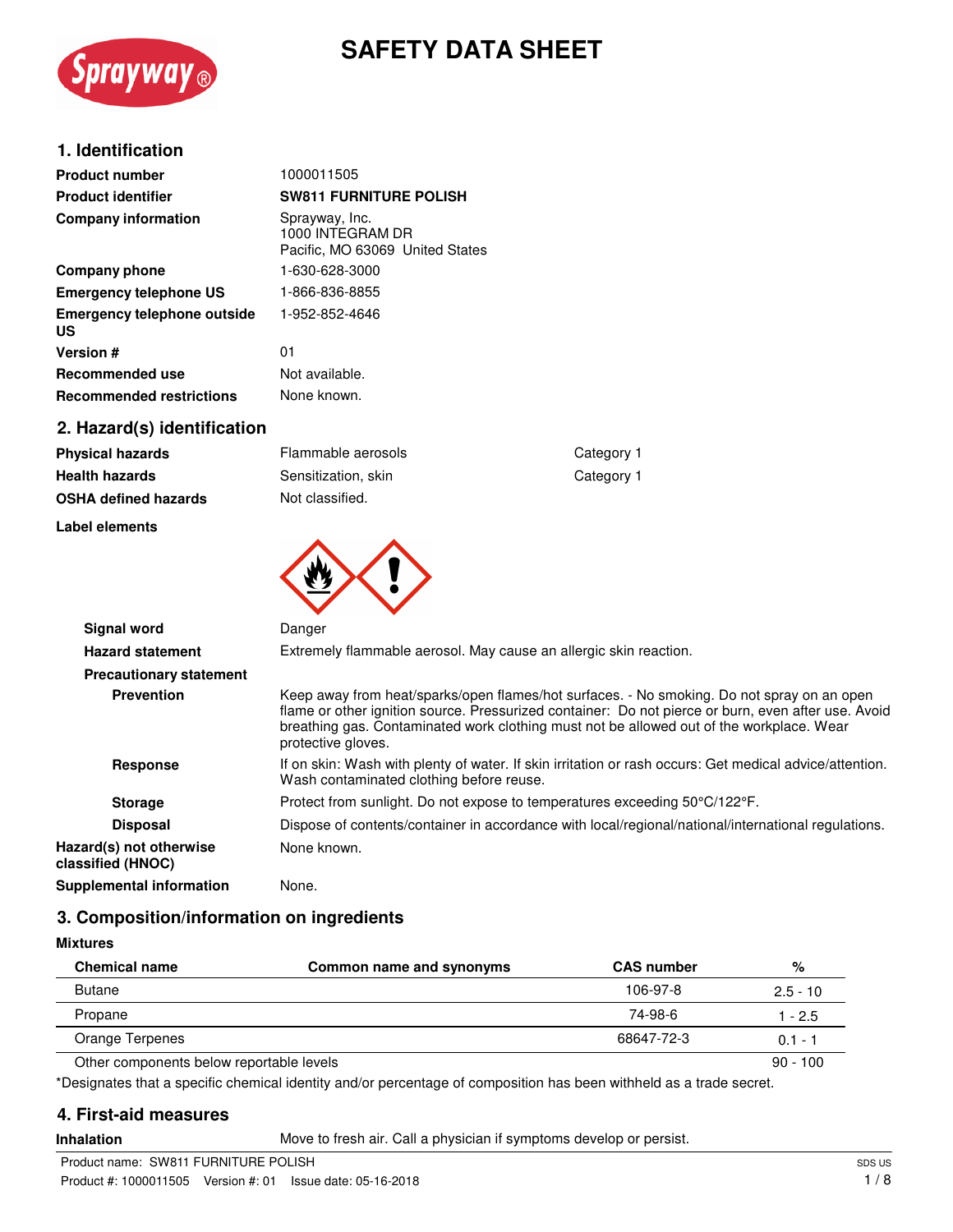| <b>Skin contact</b>                                                          | In case of eczema or other skin disorders: Seek medical attention and take along these<br>instructions.                                                                                                                                                                          |
|------------------------------------------------------------------------------|----------------------------------------------------------------------------------------------------------------------------------------------------------------------------------------------------------------------------------------------------------------------------------|
| Eye contact                                                                  | Rinse with water. Get medical attention if irritation develops and persists.                                                                                                                                                                                                     |
| Ingestion                                                                    | Rinse mouth. Get medical attention if symptoms occur.                                                                                                                                                                                                                            |
| <b>Most important</b><br>symptoms/effects, acute and<br>delayed              | May cause an allergic skin reaction. Dermatitis. Rash.                                                                                                                                                                                                                           |
| Indication of immediate<br>medical attention and special<br>treatment needed | Provide general supportive measures and treat symptomatically. Keep victim under observation.<br>Symptoms may be delayed.                                                                                                                                                        |
| <b>General information</b>                                                   | Wash contaminated clothing before reuse.                                                                                                                                                                                                                                         |
| 5. Fire-fighting measures                                                    |                                                                                                                                                                                                                                                                                  |
| Suitable extinguishing media                                                 | Not available.                                                                                                                                                                                                                                                                   |
| Unsuitable extinguishing<br>media                                            | Do not use water jet as an extinguisher, as this will spread the fire.                                                                                                                                                                                                           |
| Specific hazards arising from<br>the chemical                                | Contents under pressure. Pressurized container may explode when exposed to heat or flame.<br>During fire, gases hazardous to health may be formed.                                                                                                                               |
| Special protective equipment<br>and precautions for firefighters             | Firefighters must use standard protective equipment including flame retardant coat, helmet with<br>face shield, gloves, rubber boots, and in enclosed spaces, SCBA.                                                                                                              |
| <b>Fire fighting</b><br>equipment/instructions                               | Move containers from fire area if you can do so without risk. Containers should be cooled with<br>water to prevent vapor pressure build up. For massive fire in cargo area, use unmanned hose<br>holder or monitor nozzles, if possible. If not, withdraw and let fire burn out. |
| <b>Specific methods</b>                                                      | Use standard firefighting procedures and consider the hazards of other involved materials. Move<br>containers from fire area if you can do so without risk. In the event of fire and/or explosion do not<br>breathe fumes.                                                       |
| <b>General fire hazards</b>                                                  | Extremely flammable aerosol.                                                                                                                                                                                                                                                     |
| 6. Accidental release measures                                               |                                                                                                                                                                                                                                                                                  |

| Personal precautions,<br>protective equipment and<br>emergency procedures | Keep unnecessary personnel away. Keep people away from and upwind of spill/leak. Wear<br>appropriate protective equipment and clothing during clean-up. Avoid breathing gas. Do not touch<br>damaged containers or spilled material unless wearing appropriate protective clothing. Ventilate<br>closed spaces before entering them. Local authorities should be advised if significant spillages<br>cannot be contained. For personal protection, see section 8 of the SDS.                                                                                                                                                                                                                 |
|---------------------------------------------------------------------------|----------------------------------------------------------------------------------------------------------------------------------------------------------------------------------------------------------------------------------------------------------------------------------------------------------------------------------------------------------------------------------------------------------------------------------------------------------------------------------------------------------------------------------------------------------------------------------------------------------------------------------------------------------------------------------------------|
| <b>Methods and materials for</b><br>containment and cleaning up           | Refer to attached safety data sheets and/or instructions for use. Stop leak if you can do so without<br>risk. Move the cylinder to a safe and open area if the leak is irreparable. Isolate area until gas has<br>dispersed. Eliminate all ignition sources (no smoking, flares, sparks, or flames in immediate area).<br>Keep combustibles (wood, paper, oil, etc.) away from spilled material. Following product recovery,<br>flush area with water. For waste disposal, see section 13 of the SDS.                                                                                                                                                                                        |
| <b>Environmental precautions</b>                                          | Avoid discharge into drains, water courses or onto the ground.                                                                                                                                                                                                                                                                                                                                                                                                                                                                                                                                                                                                                               |
| 7. Handling and storage                                                   |                                                                                                                                                                                                                                                                                                                                                                                                                                                                                                                                                                                                                                                                                              |
| Precautions for safe handling                                             | Pressurized container: Do not pierce or burn, even after use. Do not use if spray button is missing<br>or defective. Do not spray on a naked flame or any other incandescent material. Do not smoke<br>while using or until sprayed surface is thoroughly dry. Do not cut, weld, solder, drill, grind, or<br>expose containers to heat, flame, sparks, or other sources of ignition. All equipment used when<br>handling the product must be grounded. Do not re-use empty containers. Avoid breathing gas.<br>Avoid contact with eyes, skin, and clothing. Use only in well-ventilated areas. Wear appropriate<br>personal protective equipment. Observe good industrial hygiene practices. |
| Conditions for safe storage,<br>including any incompatibilities           | Level 1 Aerosol.                                                                                                                                                                                                                                                                                                                                                                                                                                                                                                                                                                                                                                                                             |
|                                                                           | Pressurized container. Protect from sunlight and do not expose to temperatures exceeding<br>50°C/122 °F. Do not puncture, incinerate or crush. Do not handle or store near an open flame,<br>heat or other sources of ignition. This material can accumulate static charge which may cause                                                                                                                                                                                                                                                                                                                                                                                                   |

spark and become an ignition source. Store away from incompatible materials (see Section 10 of

the SDS).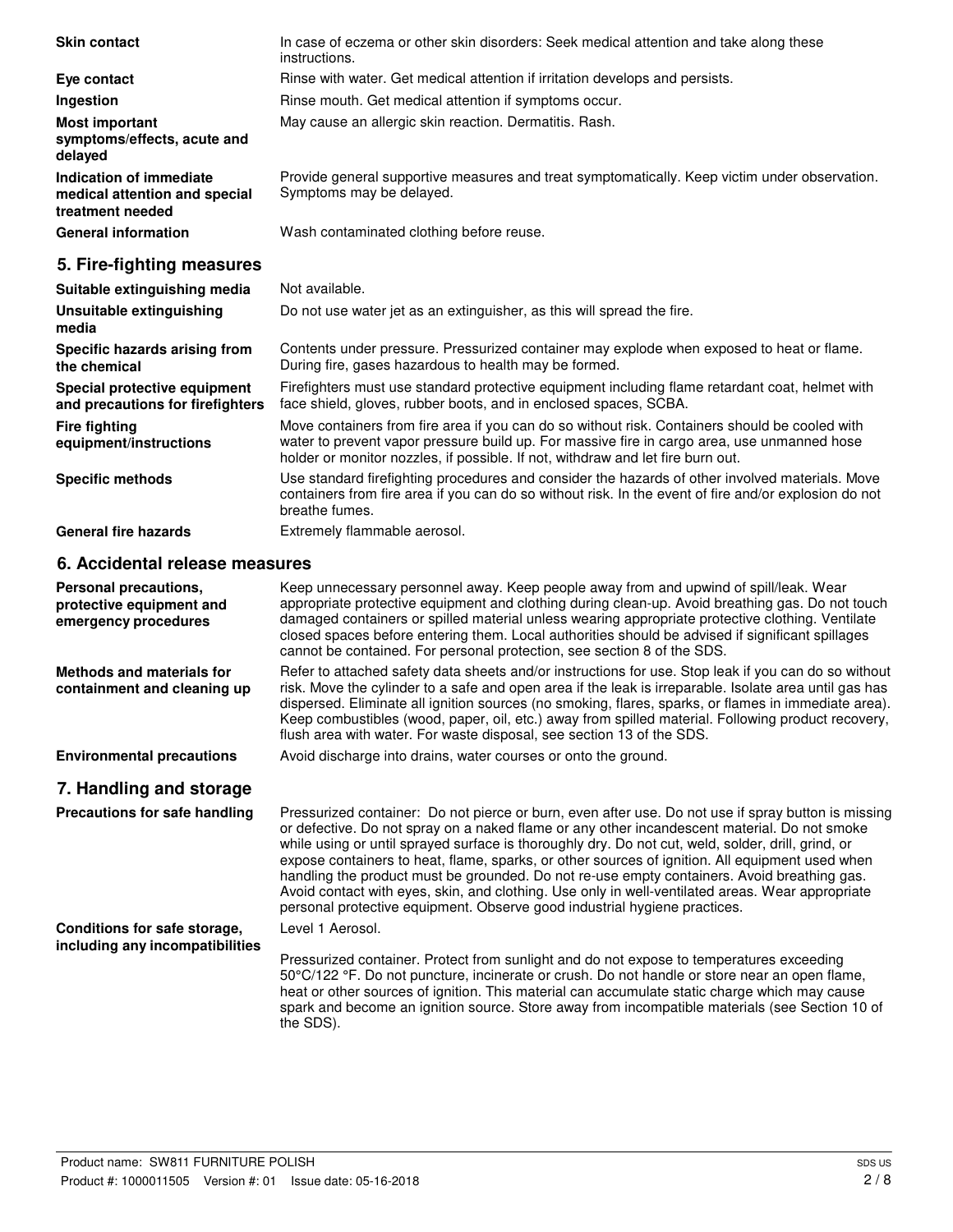## **8. Exposure controls/personal protection**

## **Occupational exposure limits**

| <b>Components</b>                           | US. OSHA Table Z-1 Limits for Air Contaminants (29 CFR 1910.1000)<br><b>Type</b>                                                                                                                                                                                                                                                                                                                       | <b>Value</b>                                                                                                                                                                                                                                                                               |  |
|---------------------------------------------|--------------------------------------------------------------------------------------------------------------------------------------------------------------------------------------------------------------------------------------------------------------------------------------------------------------------------------------------------------------------------------------------------------|--------------------------------------------------------------------------------------------------------------------------------------------------------------------------------------------------------------------------------------------------------------------------------------------|--|
| Propane (CAS 74-98-6)                       | PEL                                                                                                                                                                                                                                                                                                                                                                                                    | 1800 mg/m3                                                                                                                                                                                                                                                                                 |  |
|                                             |                                                                                                                                                                                                                                                                                                                                                                                                        | 1000 ppm                                                                                                                                                                                                                                                                                   |  |
| <b>US. ACGIH Threshold Limit Values</b>     |                                                                                                                                                                                                                                                                                                                                                                                                        |                                                                                                                                                                                                                                                                                            |  |
| <b>Components</b>                           | <b>Type</b>                                                                                                                                                                                                                                                                                                                                                                                            | <b>Value</b>                                                                                                                                                                                                                                                                               |  |
| Butane (CAS 106-97-8)                       | <b>STEL</b>                                                                                                                                                                                                                                                                                                                                                                                            | 1000 ppm                                                                                                                                                                                                                                                                                   |  |
| US. NIOSH: Pocket Guide to Chemical Hazards |                                                                                                                                                                                                                                                                                                                                                                                                        |                                                                                                                                                                                                                                                                                            |  |
| <b>Components</b>                           | Type                                                                                                                                                                                                                                                                                                                                                                                                   | Value                                                                                                                                                                                                                                                                                      |  |
| Butane (CAS 106-97-8)                       | <b>TWA</b>                                                                                                                                                                                                                                                                                                                                                                                             | 1900 mg/m3                                                                                                                                                                                                                                                                                 |  |
|                                             |                                                                                                                                                                                                                                                                                                                                                                                                        | 800 ppm                                                                                                                                                                                                                                                                                    |  |
| Propane (CAS 74-98-6)                       | <b>TWA</b>                                                                                                                                                                                                                                                                                                                                                                                             | 1800 mg/m3                                                                                                                                                                                                                                                                                 |  |
|                                             |                                                                                                                                                                                                                                                                                                                                                                                                        | 1000 ppm                                                                                                                                                                                                                                                                                   |  |
| <b>Biological limit values</b>              | No biological exposure limits noted for the ingredient(s).                                                                                                                                                                                                                                                                                                                                             |                                                                                                                                                                                                                                                                                            |  |
| Appropriate engineering<br>controls         | Good general ventilation (typically 10 air changes per hour) should be used. Ventilation rates<br>should be matched to conditions. If applicable, use process enclosures, local exhaust ventilation,<br>or other engineering controls to maintain airborne levels below recommended exposure limits. If<br>exposure limits have not been established, maintain airborne levels to an acceptable level. |                                                                                                                                                                                                                                                                                            |  |
|                                             | Individual protection measures, such as personal protective equipment                                                                                                                                                                                                                                                                                                                                  |                                                                                                                                                                                                                                                                                            |  |
| Eye/face protection                         |                                                                                                                                                                                                                                                                                                                                                                                                        | Face shield is recommended. Wear safety glasses with side shields (or goggles).                                                                                                                                                                                                            |  |
| <b>Skin protection</b>                      |                                                                                                                                                                                                                                                                                                                                                                                                        |                                                                                                                                                                                                                                                                                            |  |
| <b>Hand protection</b>                      |                                                                                                                                                                                                                                                                                                                                                                                                        | For prolonged or repeated skin contact use suitable protective gloves.                                                                                                                                                                                                                     |  |
| <b>Other</b>                                | Wear appropriate chemical resistant clothing. Use of an impervious apron is recommended.                                                                                                                                                                                                                                                                                                               |                                                                                                                                                                                                                                                                                            |  |
| <b>Respiratory protection</b>               | If permissible levels are exceeded use NIOSH mechanical filter / organic vapor cartridge or an<br>air-supplied respirator.                                                                                                                                                                                                                                                                             |                                                                                                                                                                                                                                                                                            |  |
| <b>Thermal hazards</b>                      |                                                                                                                                                                                                                                                                                                                                                                                                        | Wear appropriate thermal protective clothing, when necessary.                                                                                                                                                                                                                              |  |
| General hygiene<br>considerations           | be allowed out of the workplace.                                                                                                                                                                                                                                                                                                                                                                       | When using do not smoke. Always observe good personal hygiene measures, such as washing<br>after handling the material and before eating, drinking, and/or smoking. Routinely wash work<br>clothing and protective equipment to remove contaminants. Contaminated work clothing should not |  |

## **9. Physical and chemical properties**

| Appearance                                   |                                                 |
|----------------------------------------------|-------------------------------------------------|
| <b>Physical state</b>                        | Gas.                                            |
| <b>Form</b>                                  | Aerosol.                                        |
| Color                                        | Not available.                                  |
| Odor                                         | Not available.                                  |
| <b>Odor threshold</b>                        | Not available.                                  |
| рH                                           | Not available.                                  |
| Melting point/freezing point                 | Not available.                                  |
| Initial boiling point and boiling<br>range   | 212 $\degree$ F (100 $\degree$ C) estimated     |
| <b>Flash point</b>                           | $-156.0$ °F ( $-104.4$ °C) propellant estimated |
| <b>Evaporation rate</b>                      | Not available.                                  |
| Flammability (solid, gas)                    | Not available.                                  |
| Upper/lower flammability or explosive limits |                                                 |
| <b>Flammability limit - lower</b><br>(%)     | Not available.                                  |
| <b>Flammability limit - upper</b><br>(%)     | Not available.                                  |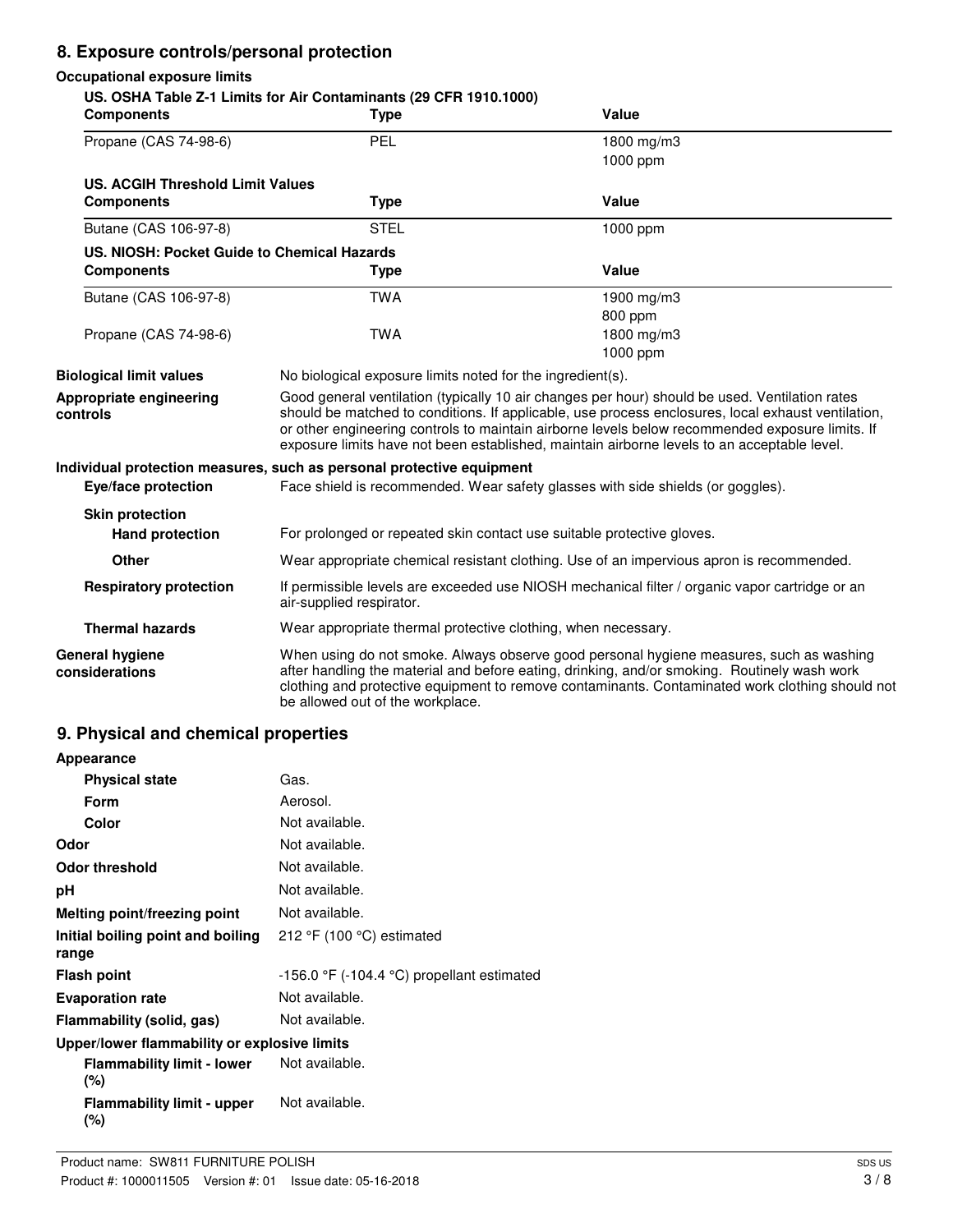| Explosive limit - lower (%)                       | Not available.      |
|---------------------------------------------------|---------------------|
| Explosive limit - upper (%)                       | Not available.      |
| Vapor pressure                                    | Not available.      |
| Vapor density                                     | Not available.      |
| <b>Relative density</b>                           | Not available.      |
| Solubility(ies)                                   |                     |
| <b>Solubility (water)</b>                         | Not available.      |
| <b>Partition coefficient</b><br>(n-octanol/water) | Not available.      |
| <b>Auto-ignition temperature</b>                  | Not available.      |
| Decomposition temperature                         | Not available.      |
| <b>Viscosity</b>                                  | Not available.      |
| <b>Other information</b>                          |                     |
| <b>Explosive properties</b>                       | Not explosive.      |
| <b>Heat of combustion (NFPA</b><br>30B)           | 4.28 kJ/g estimated |
| <b>Oxidizing properties</b>                       | Not oxidizing.      |
| <b>Specific gravity</b>                           | 0.926 estimated     |
|                                                   |                     |

## **10. Stability and reactivity**

| Reactivity                                   | The product is stable and non-reactive under normal conditions of use, storage and transport. |
|----------------------------------------------|-----------------------------------------------------------------------------------------------|
| <b>Chemical stability</b>                    | Material is stable under normal conditions.                                                   |
| <b>Possibility of hazardous</b><br>reactions | Hazardous polymerization does not occur.                                                      |
| <b>Conditions to avoid</b>                   | Avoid temperatures exceeding the flash point. Contact with incompatible materials.            |
| Incompatible materials                       | Strong oxidizing agents.                                                                      |
| <b>Hazardous decomposition</b><br>products   | No hazardous decomposition products are known.                                                |

## **11. Toxicological information**

#### **Information on likely routes of exposure**

| No adverse effects due to inhalation are expected.       |
|----------------------------------------------------------|
| May cause an allergic skin reaction.                     |
| Direct contact with eyes may cause temporary irritation. |
| Expected to be a low ingestion hazard.                   |
| May cause an allergic skin reaction. Dermatitis. Rash.   |
|                                                          |

## **toxicological characteristics**

## **Information on toxicological effects**

| <b>Acute toxicity</b> | May cause an allergic skin reaction. |                        |  |
|-----------------------|--------------------------------------|------------------------|--|
| <b>Components</b>     | <b>Species</b>                       | <b>Test Results</b>    |  |
| Butane (CAS 106-97-8) |                                      |                        |  |
| <b>Acute</b>          |                                      |                        |  |
| <b>Inhalation</b>     |                                      |                        |  |
| LC50                  | Mouse                                | 1237 mg/l, 120 Minutes |  |
|                       |                                      | 52 %, 120 Minutes      |  |
|                       | Rat                                  | $1355$ mg/l            |  |
| Propane (CAS 74-98-6) |                                      |                        |  |
| <b>Acute</b>          |                                      |                        |  |
| Inhalation            |                                      |                        |  |
| LC50                  | Mouse                                | 1237 mg/l, 120 Minutes |  |
|                       |                                      | 52 %, 120 Minutes      |  |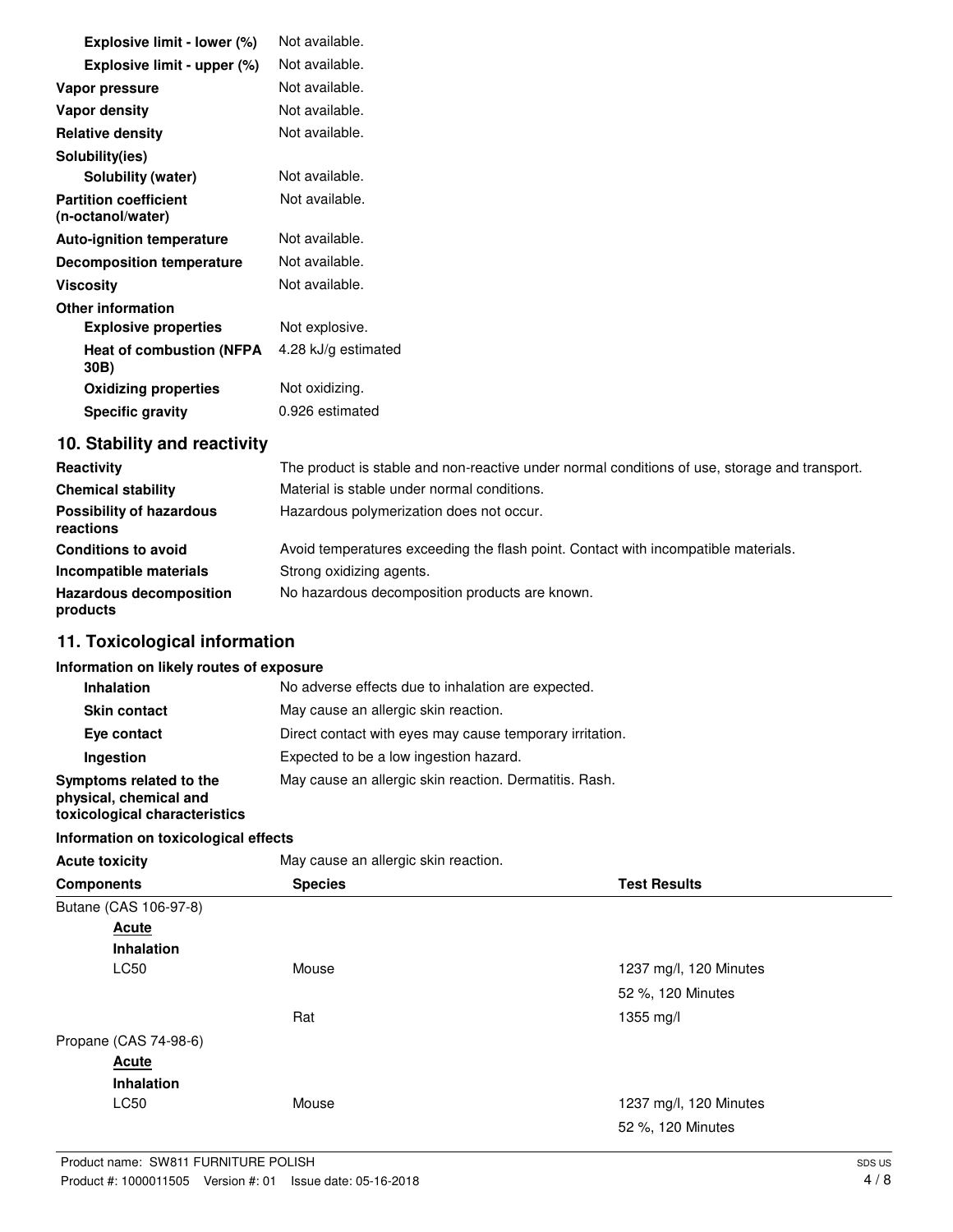| <b>Components</b>                                     | <b>Species</b>                                                                                                                                                                                                                                                | <b>Test Results</b> |
|-------------------------------------------------------|---------------------------------------------------------------------------------------------------------------------------------------------------------------------------------------------------------------------------------------------------------------|---------------------|
|                                                       | Rat                                                                                                                                                                                                                                                           | 1355 mg/l           |
|                                                       |                                                                                                                                                                                                                                                               | 658 mg/l/4h         |
|                                                       | * Estimates for product may be based on additional component data not shown.                                                                                                                                                                                  |                     |
| <b>Skin corrosion/irritation</b>                      | Prolonged skin contact may cause temporary irritation.                                                                                                                                                                                                        |                     |
| Serious eye damage/eye<br>irritation                  | Direct contact with eyes may cause temporary irritation.                                                                                                                                                                                                      |                     |
| Respiratory or skin sensitization                     |                                                                                                                                                                                                                                                               |                     |
| <b>Respiratory sensitization</b>                      | Not a respiratory sensitizer.                                                                                                                                                                                                                                 |                     |
| <b>Skin sensitization</b>                             | May cause an allergic skin reaction.                                                                                                                                                                                                                          |                     |
| Germ cell mutagenicity                                | No data available to indicate product or any components present at greater than 0.1% are<br>mutagenic or genotoxic.                                                                                                                                           |                     |
| Carcinogenicity                                       | This product is not considered to be a carcinogen by IARC, ACGIH, NTP, or OSHA.                                                                                                                                                                               |                     |
| Not listed.                                           | IARC Monographs. Overall Evaluation of Carcinogenicity<br>OSHA Specifically Regulated Substances (29 CFR 1910.1001-1050)                                                                                                                                      |                     |
| Not regulated.<br>Not listed.                         | US. National Toxicology Program (NTP) Report on Carcinogens                                                                                                                                                                                                   |                     |
| <b>Reproductive toxicity</b>                          | This product is not expected to cause reproductive or developmental effects.                                                                                                                                                                                  |                     |
|                                                       | Not classified.                                                                                                                                                                                                                                               |                     |
| Specific target organ toxicity -<br>single exposure   |                                                                                                                                                                                                                                                               |                     |
| Specific target organ toxicity -<br>repeated exposure | Not classified.                                                                                                                                                                                                                                               |                     |
| <b>Aspiration hazard</b>                              | Not likely, due to the form of the product.                                                                                                                                                                                                                   |                     |
| 12. Ecological information                            |                                                                                                                                                                                                                                                               |                     |
| <b>Ecotoxicity</b>                                    | The product is not classified as environmentally hazardous. However, this does not exclude the<br>possibility that large or frequent spills can have a harmful or damaging effect on the environment.                                                         |                     |
| Persistence and degradability                         | No data is available on the degradability of this product.                                                                                                                                                                                                    |                     |
| <b>Bioaccumulative potential</b>                      |                                                                                                                                                                                                                                                               |                     |
| Partition coefficient n-octanol / water (log Kow)     |                                                                                                                                                                                                                                                               |                     |
| <b>Butane</b><br>Propane                              | 2.89<br>2.36                                                                                                                                                                                                                                                  |                     |
| <b>Mobility in soil</b>                               | No data available.                                                                                                                                                                                                                                            |                     |
| Other adverse effects                                 | No other adverse environmental effects (e.g. ozone depletion, photochemical ozone creation<br>potential, endocrine disruption, global warming potential) are expected from this component.                                                                    |                     |
|                                                       |                                                                                                                                                                                                                                                               |                     |
| 13. Disposal considerations                           |                                                                                                                                                                                                                                                               |                     |
| <b>Disposal instructions</b>                          | Collect and reclaim or dispose in sealed containers at licensed waste disposal site. Contents<br>under pressure. Do not puncture, incinerate or crush. Dispose of contents/container in accordance<br>with local/regional/national/international regulations. |                     |
| <b>Local disposal regulations</b>                     | Dispose in accordance with all applicable regulations.                                                                                                                                                                                                        |                     |
| Hazardous waste code                                  | The waste code should be assigned in discussion between the user, the producer and the waste<br>disposal company.                                                                                                                                             |                     |
| Waste from residues / unused<br>products              | Dispose of in accordance with local regulations. Empty containers or liners may retain some<br>product residues. This material and its container must be disposed of in a safe manner (see:<br>Disposal instructions).                                        |                     |
| <b>Contaminated packaging</b>                         | Since emptied containers may retain product residue, follow label warnings even after container is<br>emptied. Empty containers should be taken to an approved waste handling site for recycling or<br>disposal. Do not re-use empty containers.              |                     |
| 14. Transport information                             |                                                                                                                                                                                                                                                               |                     |
| DOT                                                   |                                                                                                                                                                                                                                                               |                     |
| <b>IIM mumber</b>                                     | 111110E0                                                                                                                                                                                                                                                      |                     |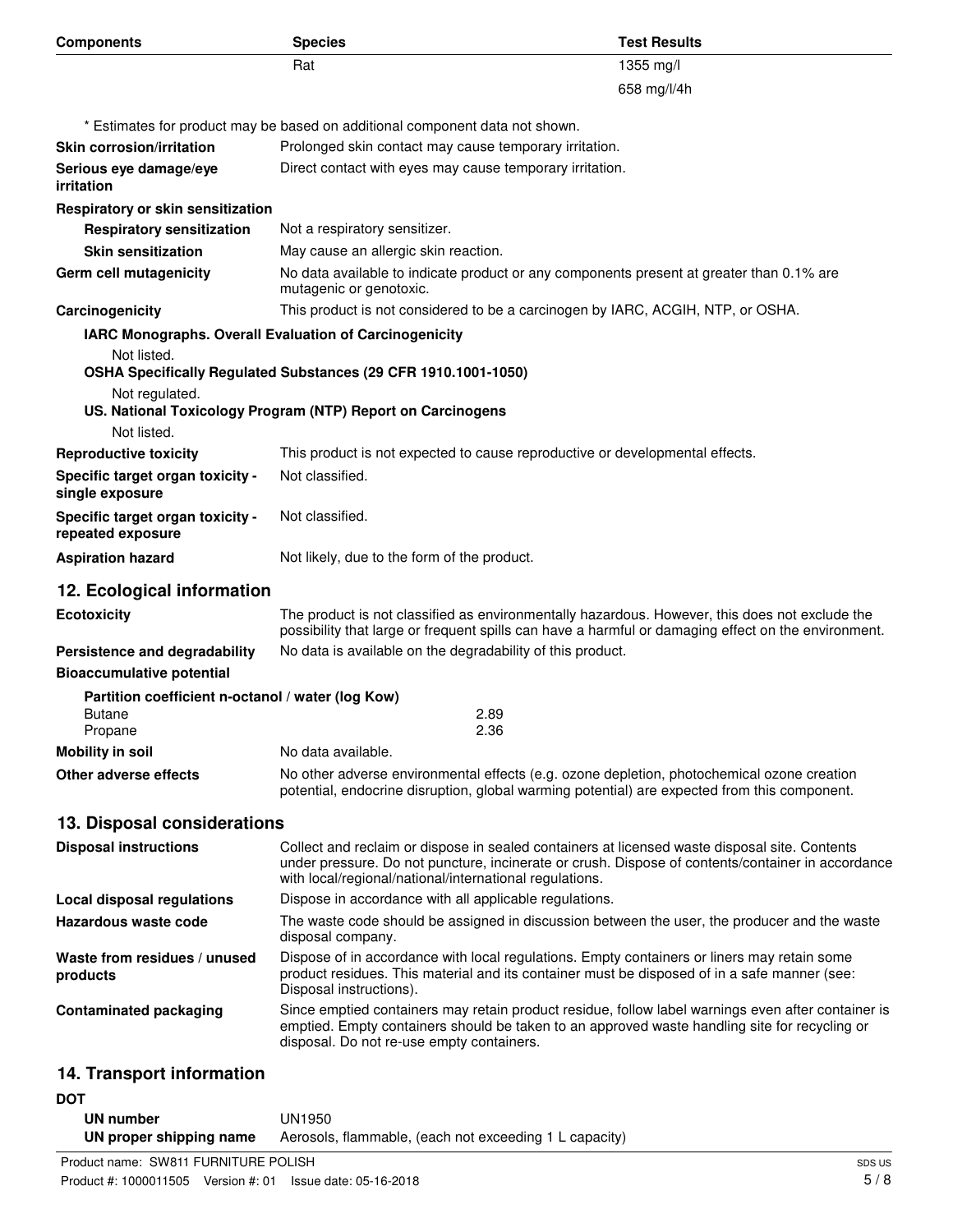| Transport hazard class(es)  |                                                                                                      |
|-----------------------------|------------------------------------------------------------------------------------------------------|
| <b>Class</b>                | 2.1                                                                                                  |
| <b>Subsidiary risk</b>      | $\overline{\phantom{a}}$                                                                             |
| Label(s)                    | 2.1                                                                                                  |
| Packing group               | Not applicable.                                                                                      |
|                             | Special precautions for user Read safety instructions, SDS and emergency procedures before handling. |
| <b>Special provisions</b>   | N82                                                                                                  |
| <b>Packaging exceptions</b> | 306                                                                                                  |
| Packaging non bulk          | None                                                                                                 |
| Packaging bulk              | None                                                                                                 |

This product meets the exception requirements of section 173.306 as a limited quantity and may be shipped as a limited quantity. Until 12/31/2020, the "Consumer Commodity - ORM-D" marking may still be used in place of the new limited quantity diamond mark for packages of UN 1950 Aerosols. Limited quantities require the limited quantity diamond mark on cartons after 12/31/20 and may be used now in place of the "Consumer Commodity ORM-D" marking.

#### **IATA**

| <b>UN number</b>                             | <b>UN1950</b>                                                                                                                                                                   |
|----------------------------------------------|---------------------------------------------------------------------------------------------------------------------------------------------------------------------------------|
| UN proper shipping name                      | Aerosols, flammable                                                                                                                                                             |
| <b>Transport hazard class(es)</b>            |                                                                                                                                                                                 |
| <b>Class</b>                                 | 2.1                                                                                                                                                                             |
| <b>Subsidiary risk</b>                       | $\overline{a}$                                                                                                                                                                  |
| Label(s)                                     | 2.1                                                                                                                                                                             |
| Packing group                                | Not applicable.                                                                                                                                                                 |
| <b>Environmental hazards</b>                 | No.                                                                                                                                                                             |
| <b>ERG Code</b>                              | 101                                                                                                                                                                             |
|                                              | Special precautions for user Read safety instructions, SDS and emergency procedures before handling. Read safety<br>instructions, SDS and emergency procedures before handling. |
| <b>Other information</b>                     |                                                                                                                                                                                 |
| Passenger and cargo<br>aircraft              | Allowed with restrictions.                                                                                                                                                      |
| Cargo aircraft only                          | Allowed with restrictions.                                                                                                                                                      |
| <b>Packaging Exceptions</b>                  | LTD QTY                                                                                                                                                                         |
| <b>IMDG</b>                                  |                                                                                                                                                                                 |
| <b>UN number</b>                             | <b>UN1950</b>                                                                                                                                                                   |
| UN proper shipping name                      | <b>AEROSOLS</b>                                                                                                                                                                 |
| <b>Transport hazard class(es)</b>            |                                                                                                                                                                                 |
| <b>Class</b>                                 | 2.1                                                                                                                                                                             |
| <b>Subsidiary risk</b>                       |                                                                                                                                                                                 |
| Label(s)                                     | None                                                                                                                                                                            |
| Packing group                                | Not applicable.                                                                                                                                                                 |
| <b>Environmental hazards</b>                 |                                                                                                                                                                                 |
| <b>Marine pollutant</b>                      | No.                                                                                                                                                                             |
| <b>EmS</b>                                   | $F-D, S-U$                                                                                                                                                                      |
|                                              | Special precautions for user Read safety instructions, SDS and emergency procedures before handling. Read safety<br>instructions, SDS and emergency procedures before handling. |
| <b>Packaging Exceptions</b>                  | <b>LTD OTY</b>                                                                                                                                                                  |
| Transport in bulk according to               | Not applicable.                                                                                                                                                                 |
| Annex II of MARPOL 73/78 and<br>the IBC Code |                                                                                                                                                                                 |
| <b>DOT</b>                                   |                                                                                                                                                                                 |
|                                              |                                                                                                                                                                                 |

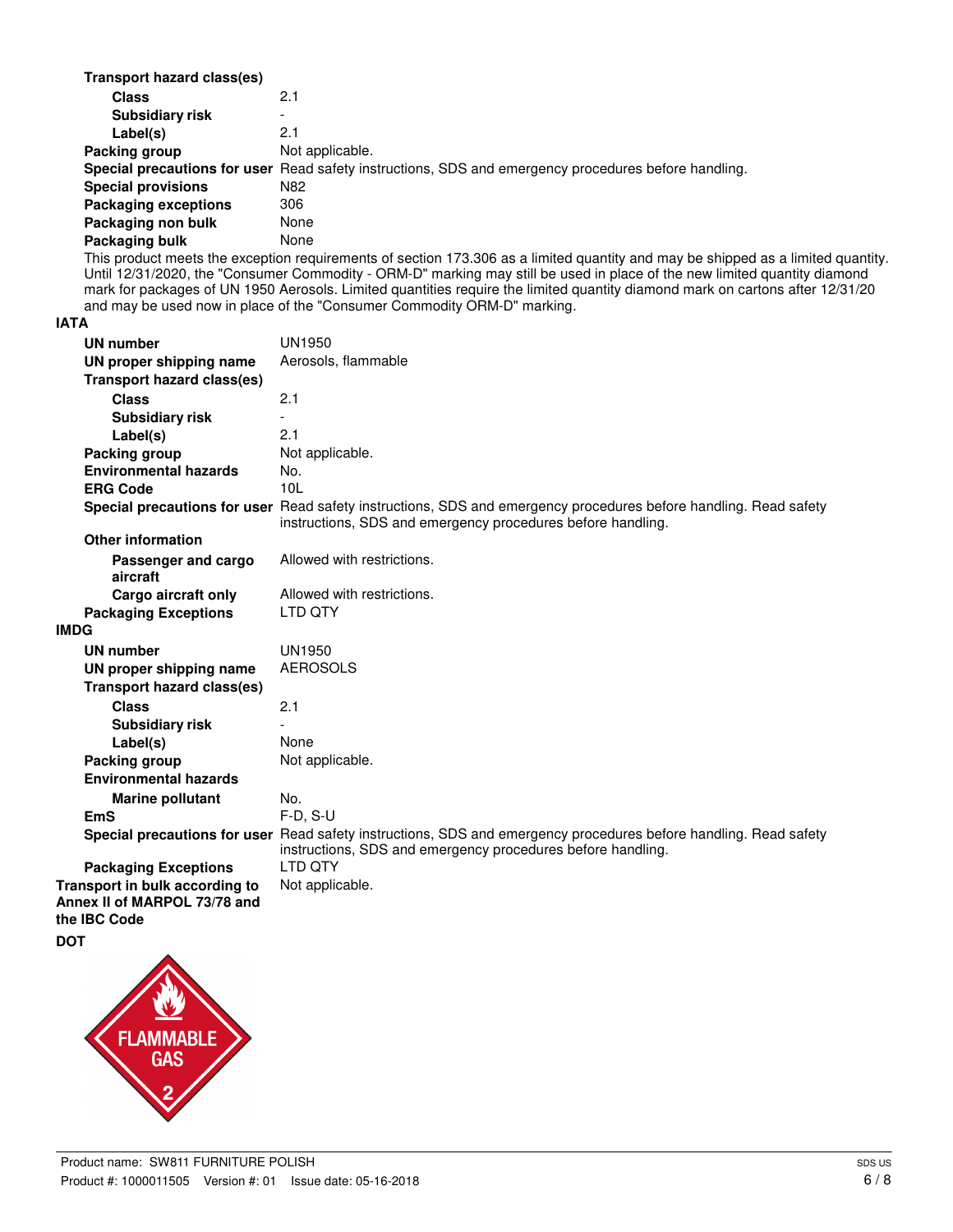

### **15. Regulatory information**

#### **US federal regulations**

This product is a "Hazardous Chemical" as defined by the OSHA Hazard Communication Standard, 29 CFR 1910.1200.

#### **TSCA Section 12(b) Export Notification (40 CFR 707, Subpt. D)**

Not regulated.

**CERCLA Hazardous Substance List (40 CFR 302.4)**

Not listed.

**SARA 304 Emergency release notification**

Not regulated.

**Hazard categories**

**OSHA Specifically Regulated Substances (29 CFR 1910.1001-1050)**

Not regulated.

#### **Superfund Amendments and Reauthorization Act of 1986 (SARA)**

Immediate Hazard - Yes Delayed Hazard - No Fire Hazard - Yes Pressure Hazard - No Reactivity Hazard - No

#### **SARA 302 Extremely hazardous substance**

Not listed.

**SARA 311/312 Hazardous** No **chemical**

# **SARA 313 (TRI reporting)**

Not regulated.

#### **Other federal regulations**

#### **Clean Air Act (CAA) Section 112 Hazardous Air Pollutants (HAPs) List**

Not regulated.

**Clean Air Act (CAA) Section 112(r) Accidental Release Prevention (40 CFR 68.130)**

Butane (CAS 106-97-8) Propane (CAS 74-98-6)

**Safe Drinking Water Act** Not regulated. **(SDWA)**

#### **US state regulations**

- **US. California Controlled Substances. CA Department of Justice (California Health and Safety Code Section 11100)** Not listed.
- **US. California. Candidate Chemicals List. Safer Consumer Products Regulations (Cal. Code Regs, tit. 22, 69502.3, subd. (a))**

Butane (CAS 106-97-8)

#### **US. Massachusetts RTK - Substance List**

Butane (CAS 106-97-8) Propane (CAS 74-98-6)

#### **US. New Jersey Worker and Community Right-to-Know Act**

Butane (CAS 106-97-8) Propane (CAS 74-98-6)

### **US. Pennsylvania Worker and Community Right-to-Know Law**

Butane (CAS 106-97-8) Propane (CAS 74-98-6)